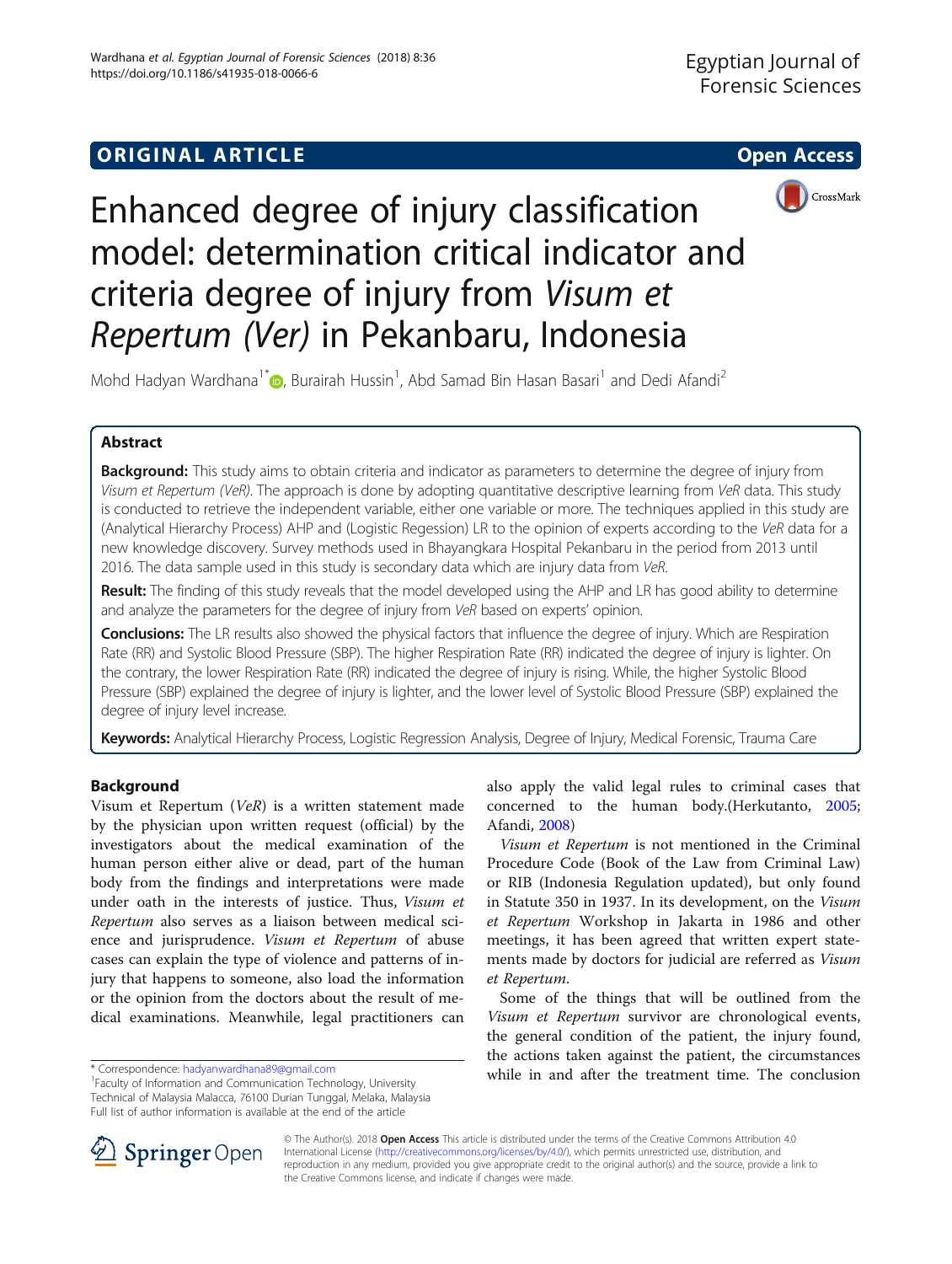shall describe the injuries, causes of violence and degree qualification of injuries.

An important part of Visum et Repertum is the degree of injury. Determining the degree of injury shall adjust to the degree of injury according to the formula qualification to Article 351, 352, and 90 the Code of Penal (Indonesian Penal Code).(Afandi, [2010](#page-8-0)) The third formulation of the article distinguishes the degree of injury suffered by victims into three types which are the minor injury, moderate injury, and severe injury.

The assessment of the degree of injury was subjective in nature, making it difficult to estimate the procurement of resources to deal with the injury. To address this, more objective scoring systems are developed. Some of these systems only consider aspects of anatomy such as Abbreviated Injury Scale (AIS), Injury Severity Score (ISS), and New Injury Severity Score (NISS). Others only consider physiological aspects such as Revised Trauma Score (RTS) and Coded RTS (CRTs).

It was found that the modification of other considerations to improve the precision of such Triss and Kampala Trauma Score. From all the above scoring system, only the ISS has been widely studied for forensic purposes. The entire study was conducted outside Indonesia, so it is not suitable for compliance with Indonesian law.

Differences in the degree of injury can use to assist the judge in determining the sentence for the defendant in court. Disagreement between examining from a physician can arise due to the differences level of knowledge and experience involved in the degree of injury evaluation process.

Results from studies in several government hospitals, private hospitals and enterprise hospitals in Jakarta showed that the average of VeR has low-quality condition. This was obtained where the determination of the injury degree is one of the contributory factors to the low quality of VeR. This occurs because of misleading in concluding the degree of injury, so it will cause injustice to victims and perpetrators of criminal acts.(Afandi, [2010](#page-8-0))

Currently, there are no clear definition or limitation criteria for the minor injury and moderate injury. Thus, a standard indicator is needed to assess the degree of injury. One proposed way to improve the objectivity of determining the degree of injury is to use computer-based information systems.

Development of computer-based information systems uses to classify the degree of injury automatically which perform by the acquisition of expert knowledge as a computer learning materials (Machine Learning). The initial stage of knowledge acquisition can start by developing the determinants of the degree of injury and factors that influence it. One of them uses the combination of Hierarchical Analytical Process (AHP) model and Logistic Regression models (LR) model.

Today, there are several methods used in the field of medicine to determine the degree of injury. To determine the degree of injury requires a reliable method of analysis based on the observation of medical parameters that can be available quickly without waiting for the result of the laboratory analysis. Practically there is no standard method for determining the degree of injury, unfortunately, some weaknesses exist.

Previously, the method to classify the trauma victims based on the severity of injury known as Injury Severity Score (ISS), which is adapted the value of the Abbreviated Injury Scale (AIS), which calculate the severity from anatomy. The ISS scores strongly correlate with the probability of survival for traumatized patients.

The weakness of ISS is limited for multiple injury to one body region, and it ISS will give equal weight to each body region. For example, AIS 4 score in the chest region will give different prognosis when compare with AIS 4 score in head region.(Wardhana & Fatriah, [2018](#page-9-0))

To improve the limitation of ISS, New Injury Severity Score (NISS) was found by calculating the quadrant of the three injuries that has the highest score of AIS whether it comes from another region. In addition, there are another combination factors between physiological and anatomical parameter which known as TRISS.

A single indicator is currently known as Trauma and Injury Severity Score (TRISS) has resulted in several percentage survival chances (prognosis). This confusion can be reduced by using a more objective evaluation system like Injury Severity Score (ISS), Revised Trauma Score (RTS), Trauma and Injury Severity Score (TRISS), New Injury Severity Score (NISS), etc. From the entire system, ISS, RTS, and Age has been the most frequently assessment systems that widely used is in the practice of forensic.(Theodoraki et al., [2010](#page-9-0)) A scoring system that has been tested and proven to be more objective than forensic doctors' opinion is TRISS. The formula of TRISS is quite complicated, so most people must use a calculator or a special program to calculate the value of TRISS. This limits the usefulness of TRISS. This is not to determine the degree of injury. Thus, it takes other appropriate indicators and criteria to determine it, so that the results will more accurate.

An Injury severity assessment method is important to predict and classify the injury degree. Differences in criteria used to assess the injury are necessary because it will have associated with possible mortality, reliability, cost, quality of life, and disability. TRISS has deficiency in describing injuries that occur until the problem does not consider the aspect of medical condition that already exist.

The prediction model that available today is not good enough to retrieve the specific result for determining the degree of injury classification, the data are obtained manually and has difficulties to evaluate it for the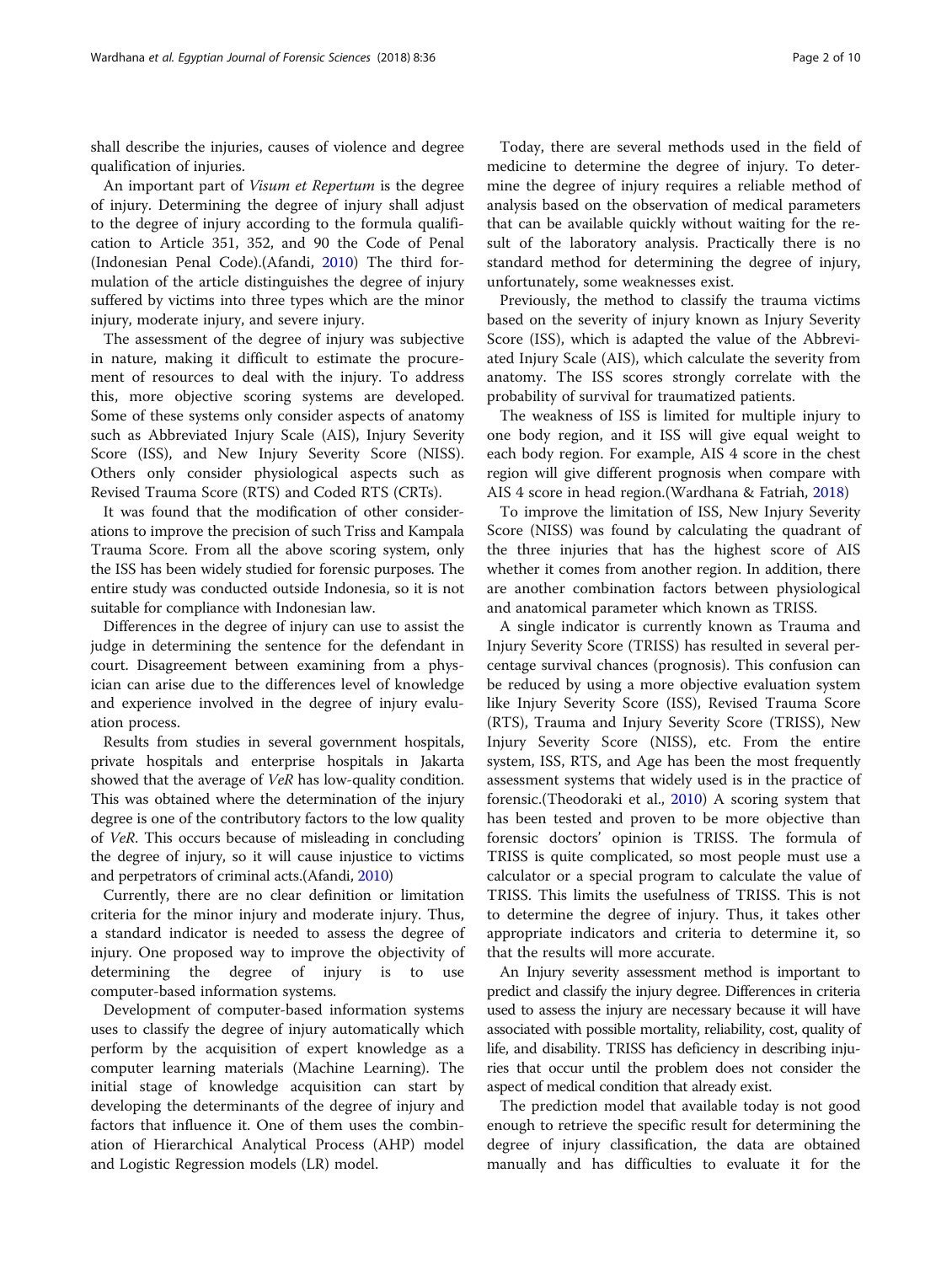analysis process. But with the combination of AHP and LR is possible to provide an opportunity to increase the accuracy of trauma degrees by finding the most critical criteria for injury.

The study aims to propose the finding of critical indicator and criteria as parameters to determine degree injury classification model for medical aspect, especially in the field of forensic and analyze the physical factors that affect the degree of injury on VeR. The indicator and criteria evaluate based on three forensic experts from several hospitals.

This study will answer the following questions:

- 1. What are the critical indicator and criteria of degree injury on VeR based on three experts?
- 2. What is the level of acceptance of parameters on the use of AHP and LR model?
- 3. What are the physical factors that affect the degree of injury on VeR?

# Methods

This study is done by the adapted Quantitative Descriptive approach to VeR data. This study was conducted to discover the value of an independent variable, either one variable or more variables (independent). The results obtained from this study was represented as qualitative data in the form of number. This study was conducted at Hospital Bhayangkara Pekanbaru in the period 2013 to 2016.

The population sample of data used in this study is secondary data. Which is VeR data injury where exist at RS Bhayangkara Hospital Pekanbaru. This data already fulfills the inclusion criteria of VeR and consist of; Pro Justitia, introduction, report, conclusions and closing, and signed by the forensic expert and general practitioner who conducted in the examination process.

The sample in this study used random sampling method from VeR data of survivor which is amount to 260 samples. The data collected comes from the victim of VeR results that exist in the forensic Bhayangkara Hospital Pekanbaru. The results of this study are presented in the form of diagrams, tables, and curves.

The research questions were answered using the quantitative descriptive statistical method that provides analysis of mean score, percentages, and frequency obtained by using Statistical Packages for Social Science Program (SPSS) version 24.0. For analyzing the number of consistency criteria and indicator from VeR.

#### Roadmap activity

In achieving the objectives of this study, series of activities have been carried out as follow:

- 1. Identify candidate indicators that can be used to determine the degree of minor, moderate, severe injury through literature studies.
- 2. Obtaining and Analyzing indicators through the first study.
- 3. Determine the sample data be used.
- 4. Apply the AHP and LR methods to the sample data based on experts' opinion to discover knowledge.
- 5. Test and discuss the result.

# Results

Determination of the degree of injury criteria and indicator is done by using Analytical Hierarchy Process (AHP). AHP begins with the process of determining alternative solutions (criteria and indicators) which determines the degree of injury by the bottom-up technique based on the results of three panels of forensic medical specialist (expert panel).

### Analytical hierarchy process (AHP)

Analytical Hierarchy Process (AHP) is one of the decision support model that will analyzing and organizing complex multi-factor or multi-criteria problem into mathematical hierarchy. (Soliman et al., [2016](#page-9-0)). Hierarchy of values as a representation of a complex problem in a level structure where the first level is the goal, which follows the level factor, sub-criteria, and so on down to the last level. With a hierarchy, a complex problem can be incorporated into groups of groups that are then organized into a hierarchical form that will look more structured and systematic. The measurement is done by comparing the judgement from experts to derive priority ranking.(Saaty, [2008](#page-9-0)) Multi criteria decision making can be used to improve classification accuracy which deal with large datasets. The results of AHP are the priorities of alternatives. These priorities can be used for the best alternative purpose. It will forms as vector of weights for expressing the critical ranking of alternatives.(Keren & Hadad, [2016\)](#page-8-0)

Step – step arrangement that used in AHP method follows:

- 1. Develop a hierarchy of problems encountered.
- 2. Determining the priority of the elements.
- a. The first step in setting priorities element is making a comparison in pairs, that is comparing the elements in pairs according to the criteria in the provision by using the matrix form
- b. Fill in pairwise matrix matrices i.e. by using numbers for represents the relative importance of one element
- c. Synthesis.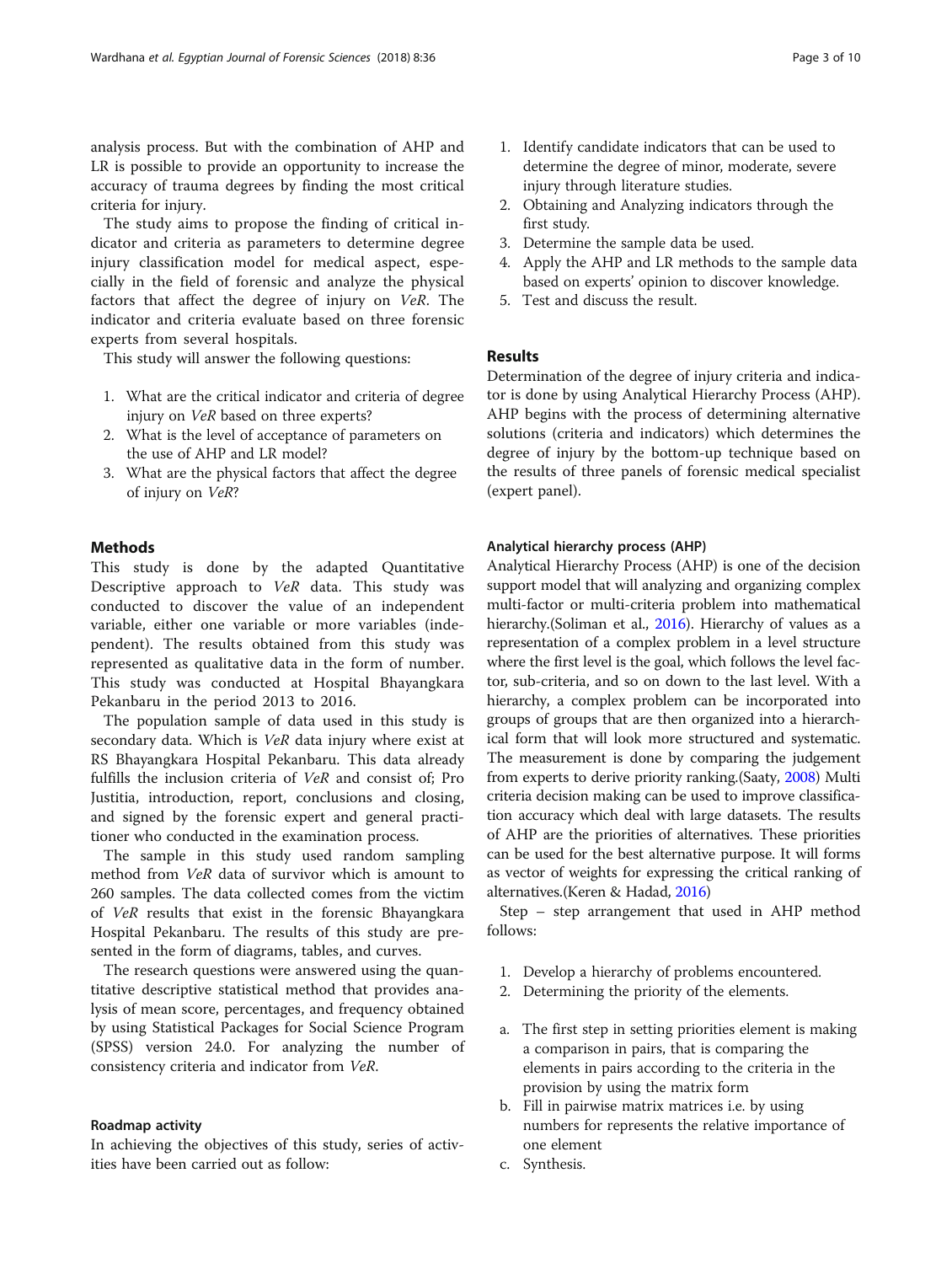<span id="page-3-0"></span>Considerations to pairwise comparison in synthesis to gaining overall priority.

- 1) Sums up the values of each column on the matrix.
- 2) Divide each value of the column by total the corresponding column to obtain normalization of matrices.
- 3) Summing the value of each matrix and dividing it by the number of elements for getting the average score.
- 4) Measure consistency.
- a) Multiplying the value in the first column with the relative priority of the first element, the value in the second column with priority relative second element, and so on.
- b) Summing up each row.
- c) The result of the sum of the rows is shared with its relative priority elements concerned.
- d) Divide the above results by many elements are there, the result is called eigenvalue.

The determination of the weight for each indicator and criteria is done by using pairwise comparison analysis with the scale of measurement in the form of the original number from 1 to 9. The consistency of weight determination by the expert is evaluated by using the ratio of consistency ratio. If the results of pairwise comparisons provide consistency ratio value  $< 0.1$ , then weighting by the experts have performed consistently and the value of weights assigned has met the logical framework.

### Logistic regression (LR)

Logistic regression is method for classifications that analyze the multivariate statistical data.(Liu et al., [2014](#page-9-0)) Logistic regression is frequently applied in many areas in the field of medicine and healthcare in terms of classification and binary outcome.(Hosmer & Lemeshow, [2000](#page-8-0); Penny & Chesney, [2008\)](#page-9-0) Logistic regression technique is a modeling in mathematical approach that is used to describe the correlation and the relation between several explanatory variables. This technique discover as the most popular model in medical.(Dreiseitl & Ohno-Machado, [2002](#page-8-0))

The nature of the dependent variable in logistic regression is usually dichotomous such as 0 or 1.(Kavzoglu et al., [2014](#page-8-0)) This technique usually used to predict the outcome from a set of variables that may be continuous.(Raghavendra & Srivatsa, [2011](#page-9-0)) Value of 1 will be taken by the dependent variable with P as the probability of success or 0 as the value of probability of failure 1-P.

This kind of variable also called Bernoulli (or binary) variable. Suppose there are n experimental runs with binary response y (0 or 1) that will rely on a set of variables in the regressor X1.X2... Xk. if we show  $y = 1$  as a success and  $y = 0$  is a failure. Modeling is the response the average P (Xi). Where P (Xi) is the probability of success and Xi will show the covariates or regressors on the data point.

# **Discussions**

# Weight and consistency calculation for body region

Determine the weight of injury degree criteria using AHP method. The first step in determining the weight of the criteria for determining the degree of injury using the AHP method is to compare between the elements with a scale of one to nine. The comparison is by making a matrix of comparisons in pairs of criteria as shown in Table 1.

Indicators on Table 1 shown the rank of body Regio which is represent as:

- $\bullet$  A1 = Head and Neck;
- $A2 = Face$
- $\triangle$  A3 = Chest:
- $\bullet$  A4 = Abdomen;
- A5 = Extremities (Arm, Leg, Feet, Hand).
- $\bullet$  A6 = External:

Scales codes that used to determine indicator and criteria on body Regio is set to be 6 levels of include:

- $\bullet$  1 = both elements are equally important;
- $\bullet$  3 = one element is slightly more important than the other;
- $\bullet$  4.5 = one element is more important than the other;
- $\bullet$  6 = one element is clearly more important, essential than other elements;
- $\bullet$  7.5 = one element is essential than any other element;
- $\bullet$  9 = values between two values of adjacent considerations;

Table 1 provides the pairwise matrix for the body Regio based on the most critical rank from the three experts.

**Table 1** Pairwise comparison criteria and indicator

| Expert (1,2,3) | A1    | A4    | A <sub>3</sub> | A2     | A <sub>5</sub> | A6 |
|----------------|-------|-------|----------------|--------|----------------|----|
| A1             |       | 3     | 4.5            | 6      | 7.5            | 9  |
| A4             | 0.333 |       | 3              | 4.5    | 6              | 8  |
| A <sub>3</sub> | 0.222 | 0.333 |                | 3      | 4.5            | 6  |
| A2             | 0.167 | 0.222 | 0.333          |        | ξ              | 5  |
| A5             | 0.133 | 0.167 | 0.222          | 0.333  |                | 3  |
| A6             | 0.111 | 0.133 | 0.167          | 0.222  | 0.333          |    |
| Column sum     | 1.967 | 4.856 | 9.222          | 15.056 | 22.333         | 31 |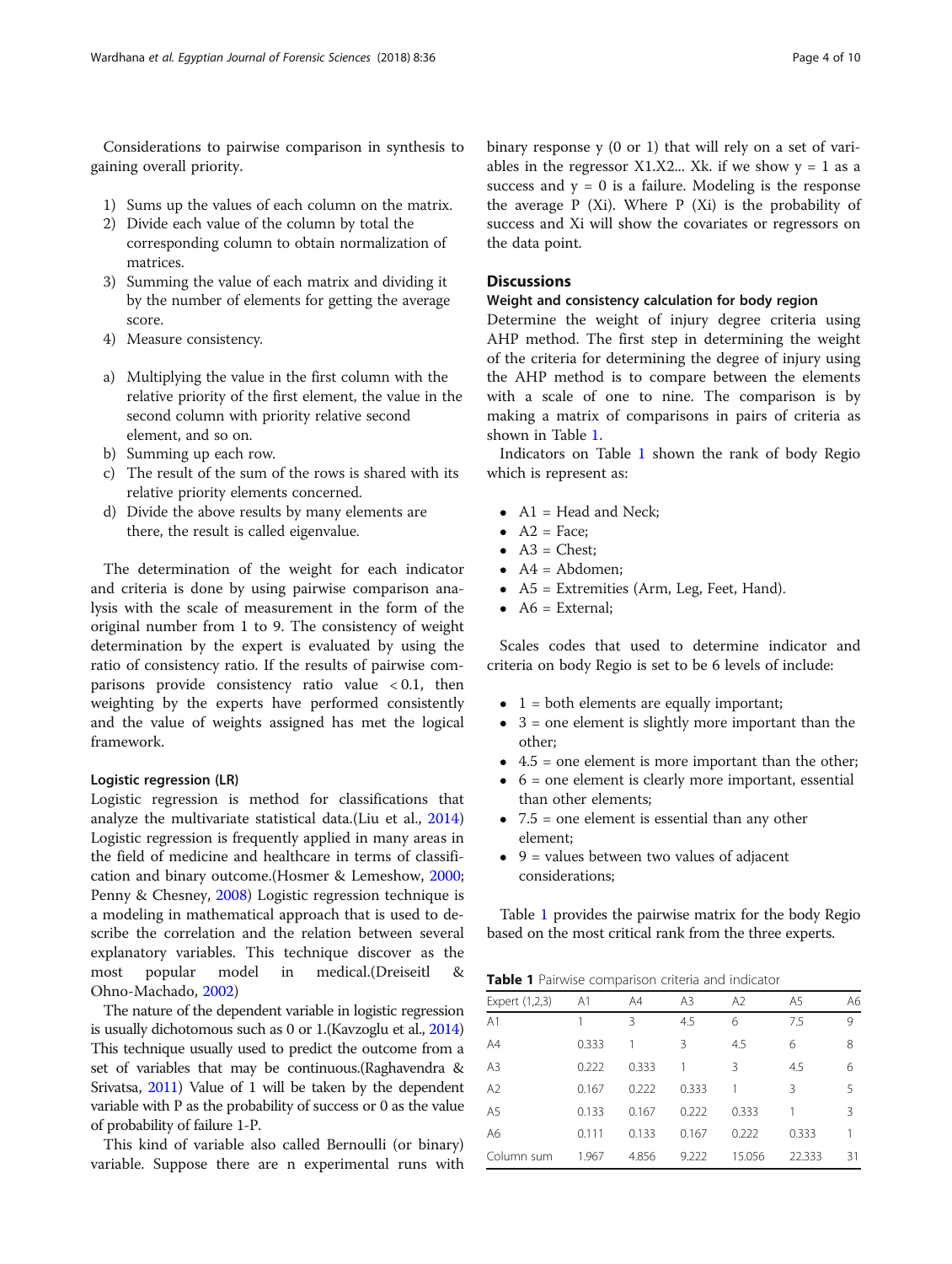Table 2 Normalized column summary

|                | A <sub>1</sub> | A4    | A <sub>3</sub> | A <sub>2</sub> | A <sub>5</sub> | A6    |
|----------------|----------------|-------|----------------|----------------|----------------|-------|
| A <sub>1</sub> | 0.508          | 0.618 | 0.488          | 0.399          | 0.336          | 0.290 |
| A4             | 0.169          | 0.206 | 0.325          | 0.299          | 0.269          | 0.242 |
| A <sub>3</sub> | 0.113          | 0.069 | 0.108          | 0.199          | 0.201          | 0.194 |
| A <sub>2</sub> | 0.085          | 0.046 | 0.036          | 0.066          | 0.134          | 0.145 |
| A5             | 0.068          | 0.034 | 0.024          | 0.022          | 0.045          | 0.097 |
| A6             | 0.056          | 0.027 | 0.018          | 0.015          | 0.015          | 0.032 |

The summarization above was obtained from the three expert panels which are consist of two Forensic Specialist and General Doctor.

From Table [1](#page-3-0) showed that the most critical indicator based on experts' results are Head and Neck, followed by Abdomen, Chest, Face, Extremities, and External.

After the number of columns is determined, then the next step is to divide the number in Table [1](#page-3-0) with the number of each column, to form a normalized matrix. The table below will continue to the next step. The normalization matrix is shown in Table 2.

Average from each row above will be calculated to generate the weight for each parameter. Matrix multiplication is done to obtain the weight value. The example of the calculation is as follows:

$$
A1 = (0.508 + 0.618 + 0.488 + 0.399 + 0.336
$$

$$
+0.290)/6 = 0.43982.
$$

the calculation is done until A6, so the priority table shown in Table 3 below.

The next step is to find consistency matrix, the matrix consistency is obtained from pairwise comparison matrix multiplication Table [1](#page-3-0) with average priority weight in Table 3. Consistency matrix is shown in Table 4.

To determine the consistency vector. This is done by dividing the number of consistency matrix in Table 4 with the value of average that has been obtained in Table 3. for example,

 $2.979/0.43982 = 6.77$ 

so, the vector consistency is shown in (Table 5):

Table 3 Average and weight matrix priority

| Average | Weight  |
|---------|---------|
| X       | W       |
| 0.43982 | 0.50928 |
| 0.25170 | 0.21946 |
| 0.14740 | 0.11501 |
| 0.08543 | 0.07025 |
| 0.04832 | 0.04871 |
| 0.02733 | 0.03729 |

Table 4 Matrix consistency table

|       | ╯ |  |  |
|-------|---|--|--|
| ax    |   |  |  |
| 2.979 |   |  |  |
| 1.720 |   |  |  |
| 0.967 |   |  |  |
| 0.532 |   |  |  |
| 0.292 |   |  |  |
| 0.169 |   |  |  |

After the consistency vector value is determined. It is necessary to calculate the values of two other things, namely (λ) max and Consistency index (CI) before the last consistency ratio can be calculated. The value of  $(\lambda)$  max is the average value of consistency Vector. Calculation of CI and CR according to Eqs. 1 and 2.

$$
max = Average \{6.77 + 6.83 + 6.56 + 6.22 + 6.05 + 6.20\}
$$
  
= 6.43903CI = ((\lambda) max-n)/ (n-1)CI  
= (6.43903-6)/6-1) = 0.08781  
(1)

The last step of the AHP is to determine the consistency of the ratio. The consistency ratio (CR) obtained by CI divided by Random Index (IR), (IR) is a direct function of the number of alternatives or systems under consideration (Table [6](#page-5-0)).

$$
CR = CI/IR
$$
  

$$
CR = 0.08781/1.24 = 0.07081
$$
 (2)

Based on calculations that have been done where the CR for factor criteria used to show values smaller than 0.1 it can be concluded that the pairwise comparison is consistent so that the value of the evaluation factor criteria used in the case of this calculation can be used for calculation AHP. The other value also calculated with the same method.

The value of weight become the number to determine the rank of the Six Body Regio based on the AHP technique from three experts. It resulted that A1, A4, A3, A2, A5, and A6.

# Weight and consistency calculation for other criteria and indicators

Based on the type of injury, it was classified into two types which are Penetrating (PE) injury and Blunt (BL) injury. Then the cause of injury also can divide into several types. For the Type of Penetrating injury (TPW), it can cause by Penetrating Incised Wound (PIW),

Table 5 Vector consistency table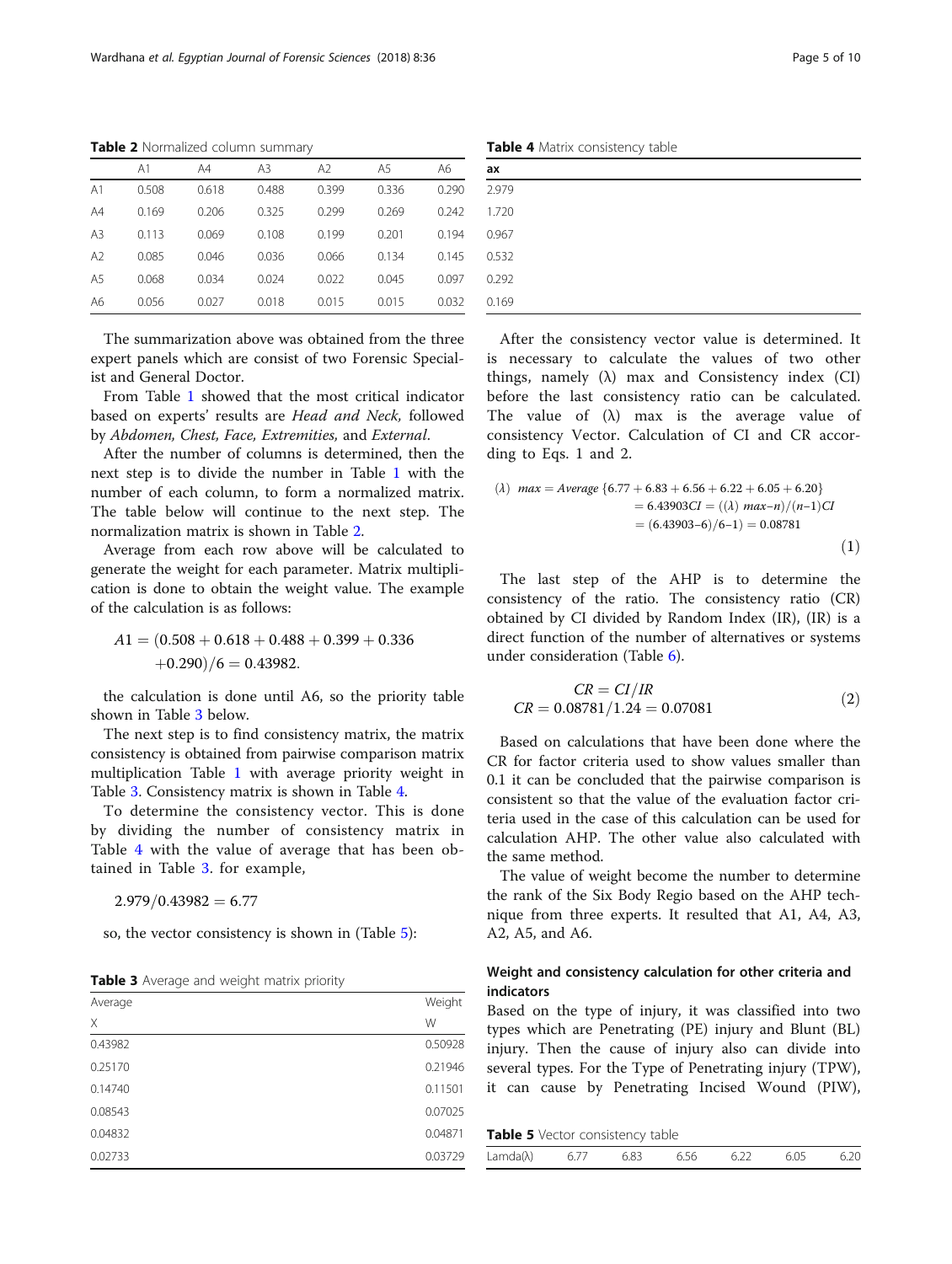<span id="page-5-0"></span>Table 6 Consistency ratio table

|           | $\ldots$ |        |       |  |  |
|-----------|----------|--------|-------|--|--|
| <b>CR</b> |          | ገ በ ናበ | ነ በ41 |  |  |
|           |          |        |       |  |  |

Incised Wound (IW), Chop Wound (CW). For the Type of Blunt (TBW) injury consist of Abrasion (AB), Contusion (CO), Laceration (LA), Fracture (F), Bleeding (B).

Besides that, several criteria and indicators also being evaluated with the AHP. Which are Sex (S), Age (A), Glasgow Coma Scale (GCS), Systolic Blood Pressure (SBP), Respiration Rate (RR).

All the criteria and indicators above calculated with the same method as Body Regio Calculation is resulted in Fig. 1 below.

# Scoring system for criteria and indicators

Scores that used to determine each indicator criteria set to be 5 levels of severity include:

- $\bullet$  0 = no injuries;
- $1 =$  Light;
- $2 = \text{mild}$ ;
- 3 = moderate;
- $\bullet$  4 = heavy;
- $\bullet$  5 = very heavy;

For criteria and indicators in the form of numerical data injuries, the determination of the score is done by processing data in groups (Table [7\)](#page-6-0).

If the criteria and indicators that have two values: No and Yes, the value score for  $No = 0$  and Yes = 5.

$$
I = (MAX - MIN)/n \tag{3}
$$

The total score of total injury degree is determined by summing all the weighted multiplication and scoring of each criterion and indicators by using the formula.

$$
DIV = \left(\frac{\left(\sum_{i=1}^{i} w_i \ast V_i\right)}{5}\right) \ast 100\tag{4}
$$

Where

DIV = Total score of injury degree

Wi = Weight for the i-th criteria or indicator

Vi = Score for the i-th criteria or indicator

Classification of the degree of injury is determined based on the distribution of DIV, DIV < quantile 1 categorized as the minor injury, the value of which is located between quantile DIV 1 and quantile 2 categorized as



penetrating injury and blunt injury. Sex, Age, Glasgow Coma Scale, Systolic Blood Pressure and Respiration Rate evaluated with the Analytical Hierarchy Process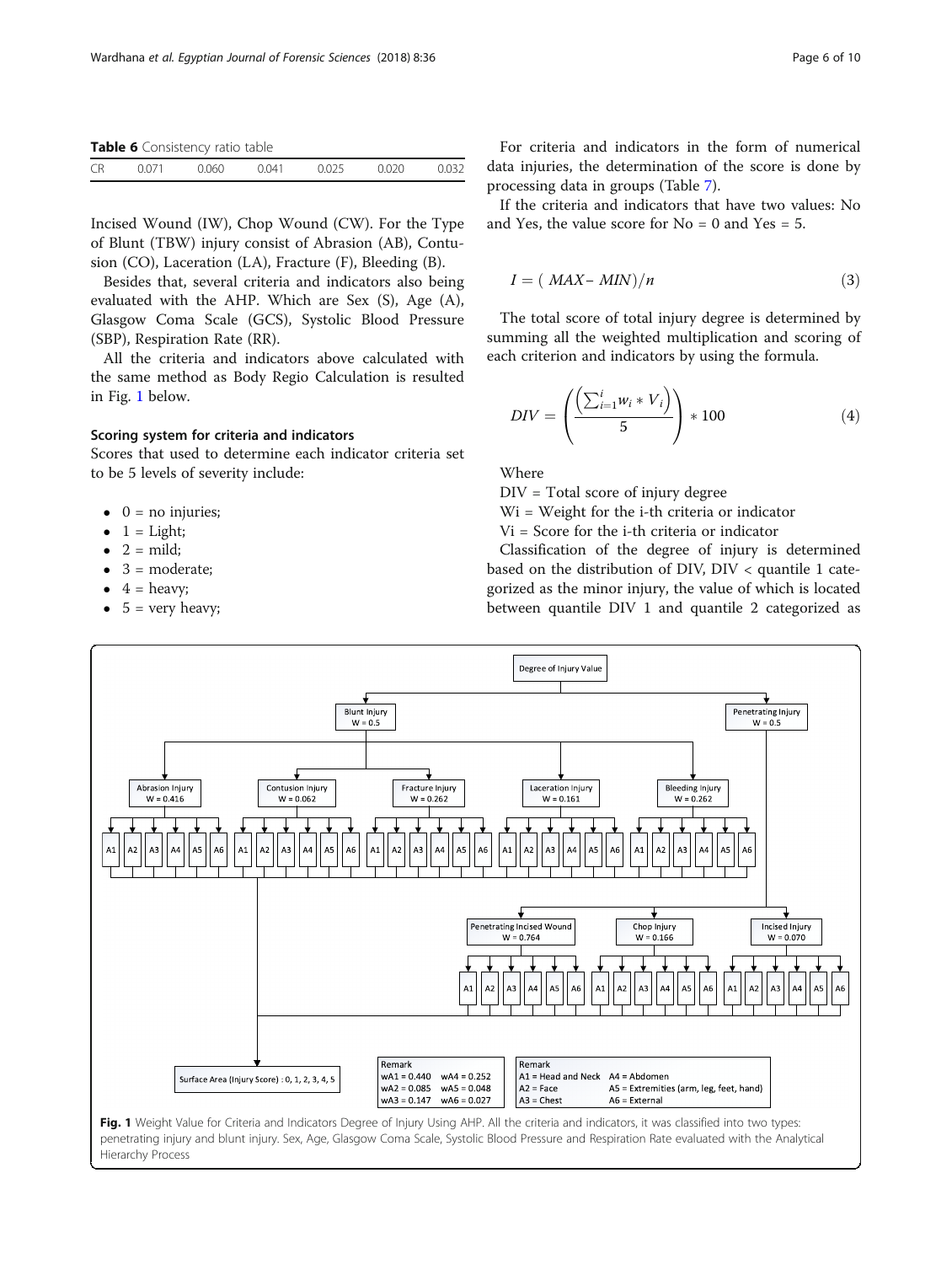<span id="page-6-0"></span>Table 7 Interpretation criteria and indicator score

| Criteria / Indicator Score | Interval                        |
|----------------------------|---------------------------------|
| $\Omega$                   | No Injury                       |
|                            | $\leq$ Min(x) + i               |
|                            | $(Min(x) + i) - (Min(x) + 2i)$  |
| 3                          | $(Min(x) + 2i) - (Min(x) + 3i)$ |
| $\overline{4}$             | $(Min(x) + 3i) - (Min(x) + 4i)$ |
| 5                          | $\geq$ Min(x) + 4i              |

moderate injury, DIV > quantile 3 value is classified as the severe injury.

## Determinants analysis degree of injury

To determine the physical factors that affect the value DIV Binary Logistic Regression analysis using the formula:

$$
y = \frac{p}{1-p} = e^{b1*x1 + b2*x2 + b3*x3 + b4*x4}
$$
 (5)

Where:

Y = Probability of Injury Degree

 $Y = 0$  if classified as minor or 1 is classified as moderate and severe injury

P = Probability

 $\times$  1 = Sex

 $\times 2 = \text{Age}$ 

 $\times$  3 = Systolic Blood Pressure (mmHg)

 $\times$  4 = Respiratory Rate (breaths per minute)

b1, b2, b3, b4 = Regression Coefficients

Based on the founding of the experts' panel, determination of criteria and indicators for the degree injury has identified and described in Fig. [1.](#page-5-0) Weight value on each



criterion and indicators has fulfilled the consistency with relative value.

Based on the statistical analysis of the DIV value it is known that the maximum value is 6 and the minimum  $= 0$ , so for the three classes interval value is 2. Thus, for injury with  $DIV < 2$  categorized as the minor injury, DIVs between 2 and 4 categorized as moderate and DIV with  $\geq 4$  categorized as a serious injury (Fig. 2).

Based on Chi-Square Test classification system provides a powerful relationship that is equal to 77.5% and significant at 95% confidence level so that it can be concluded that the classification system using AHP reliable to classify the degree of injury (Table 8).

The analysis result showed that the physical variables that affect the degree of injury are Systolic Blood Pressure (SBP) and Respiration Rate (RR). While age and sex had no significant effect on the degree of injury. Based on the results of logistic regression analysis showed that the blood pressure variables have a significant influence on the degree of injury which more severe degrees of injury in an injury case, it is directly proportional to the decrease in blood pressure.

Likewise, respiratory frequency variable that has a significant influence on the degree of injury, where the more severe degrees of injuries then directly proportional to the decrease in respiratory frequency. Value odd ratio for blood pressure is 14,087, which means that the decrease in the blood pressure (mmHg) gives the possibility of more severe injuries by 14-fold. While the respiratory rate has an Odd ratio of 0.968 which indicates that the decrease in respiratory frequency once per minute shows the odds of heavier injuries by 0.968-fold. Variations in the degree of injury that can be explained by the logistic model are 82.13% while 7.87% are caused by other unknown factors. It was shown in Table [9](#page-7-0) below.

According to the American Heart Association, normal systolic blood pressure ranging between 80 – 120 mmHg, and diastolic 60–80 mmHg. Increased blood pressure can be found on the pain caused by trauma,

Table 8 Comparison of diagnostic grade classification result by the experts using ahp dvi

| <b>FORENSIC</b>         |       | AHP PREDICTION |        |                      |  |  |
|-------------------------|-------|----------------|--------|----------------------|--|--|
| <b>DIAGNOSTIC</b>       | Minor | Moderate       | Severe |                      |  |  |
| Light                   | 221   | 4              | 1      | 226                  |  |  |
| Moderate                | 0     | 24             | 0      | 24                   |  |  |
| Heavy                   | 0     | $\Omega$       | 10     | 10                   |  |  |
| Total                   | 221   | 28             | 11     | 260                  |  |  |
| Chi-Square              |       |                |        | 483.901 <sup>a</sup> |  |  |
| Contingency Coefficient |       |                |        | 0.811 <sup>a</sup>   |  |  |
| $P$ -value              |       |                |        | 0.000                |  |  |

<sup>a</sup>significant at 95% confidence level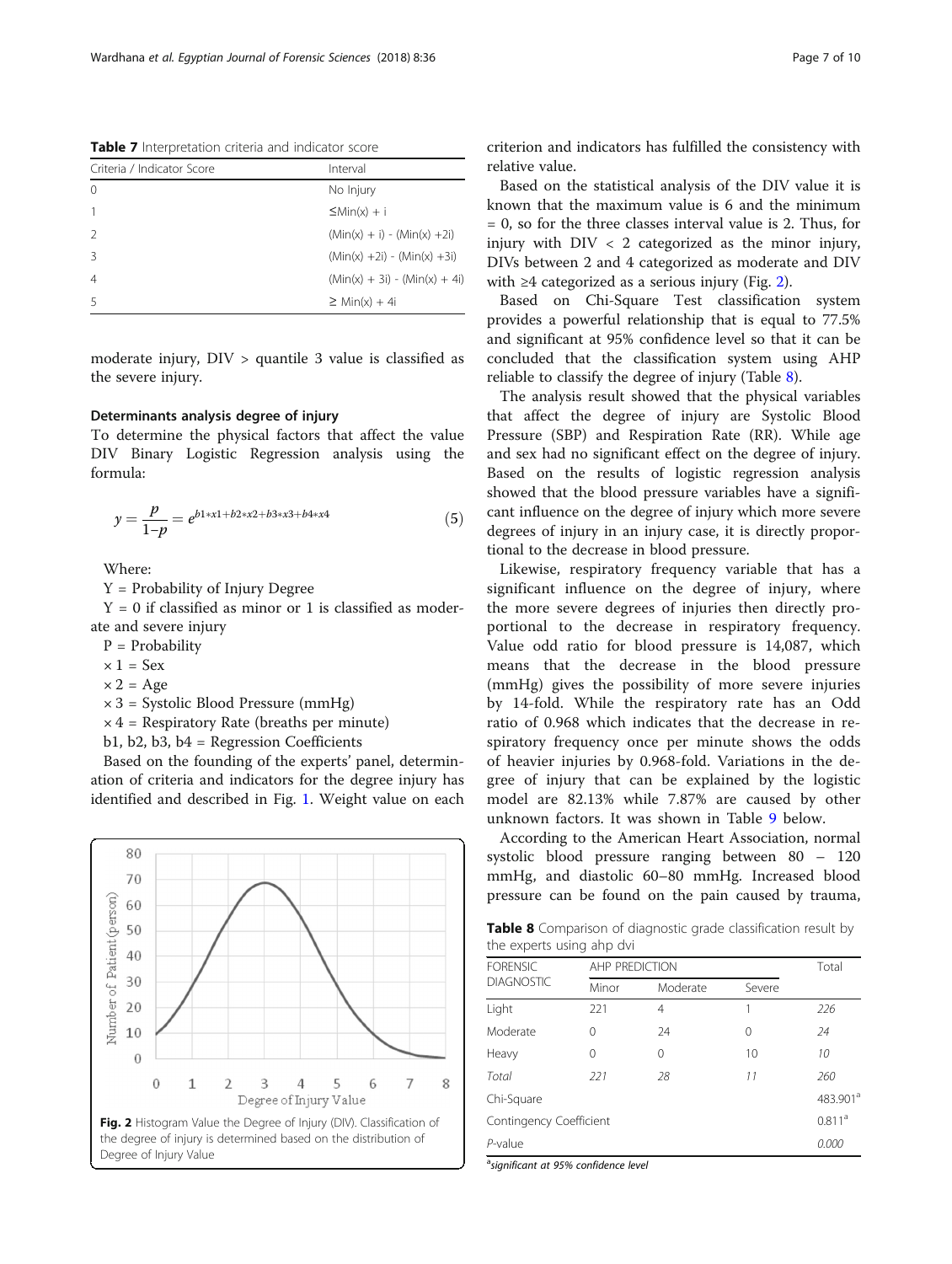| Parameter                                                          | B        | S.E.   | Wald   | df | the                | Odd Ration | 95% Cl.for EXP(B) |         |
|--------------------------------------------------------------------|----------|--------|--------|----|--------------------|------------|-------------------|---------|
|                                                                    |          |        |        |    | $p$ -value         | (Exp(B))   | Lower             | Upper   |
| Constant                                                           | 2.645    | 1.140  | 5.384  |    | .020 <sup>a</sup>  | 14.087     | 7.949             | 20.224  |
| Systolic Blood Pressure                                            | $-0.033$ | 0.012  | 7.325  |    | .007 <sup>a</sup>  | 0.968      | 0.878             | 1.057   |
| RR1                                                                | $-0.084$ | 0.026  | 10.522 |    | .001 <sup>a</sup>  | 0.919      | 0.646             | 1.193   |
| <b>SEX</b>                                                         | 2.756    | 15.417 | 0.032  |    | .858 <sup>ns</sup> | 15.742     | 15.249            | 16.235  |
| AGE                                                                | $-0.008$ | 2.500  | 0.000  |    | .997 <sup>ns</sup> | 0.992      | 0.992             | 0.992   |
| Chi-Square                                                         |          |        |        |    |                    |            |                   | 187.397 |
| the $p$ -value                                                     |          |        |        |    |                    |            |                   | 0.00    |
| Nagelkerke R Square                                                |          |        |        |    |                    |            |                   | 0.8213  |
| $a_{\text{Moto}}$ = cignificant at the $0.5\%$ level of confidence |          |        |        |    |                    |            |                   |         |

<span id="page-7-0"></span>**Table 9** Summary of logistic regression analysis ( $Y = 0$  for DIV < 2 and 1 for > 2)

Note = significant at the 95% level of confidence

ns = not significant at the 95% level of confidence

this is due to the increment in the stimulation of baroreceptors.(Saccò et al., [2013](#page-9-0))

Another study conducted predicted threshold values of systolic pressure in traumatized patients without brain injury that led to death that is  $>190$  mmHg and  $> 180$  mmHg.(Ley et al., [2012](#page-9-0)) The results of subsequent studies obtained the value of respiration rate in adults ranged between 18 and 20 S times per minute.(Braun, [1990](#page-8-0)) (Table 10).

Model prediction of the degree of injury is generated by using Logistic Regression

$$
y = \frac{p}{1-p} = e^{2.6545 - 0.033 \, SBP - 0.084 \, RR} \tag{6}
$$

Where  $Y =$  Probability Degree of Injury,

SBP =Systolic Blood Pressure (mmHg),

RR =Respiratory Rate (breaths per minute).

Figures 3 and [4](#page-8-0) shows if  $Y > 0.35$  shows the degree of injury as severe injury, 0.15–0.34 is classified as the moderate injury, while for less than 0.15 is classified as minor.

## Conclusions

Model Determination of wound degree compiled by AHP approach in this study has a good ability to determine and classify the degree of injury on VeR based on expert opinion.

Table 10 Comparison result of diagnostic analysis degree of injury using Logistic Regression (LR)

| Observed           |  |       | Logistic Regression model prediction |                    |  |  |  |
|--------------------|--|-------|--------------------------------------|--------------------|--|--|--|
|                    |  |       |                                      | Percentage Correct |  |  |  |
|                    |  |       |                                      |                    |  |  |  |
| ٧                  |  | 221.0 | 10.0                                 | 95.7               |  |  |  |
|                    |  | 0.0   | 29.0                                 | 100.0              |  |  |  |
| Percentage Correct |  | 100.0 | 744                                  | 96.2               |  |  |  |

The results of logistic regression analysis showed that the patients' physical factors that have an influence on the degree of injury are the respiratory rate and blood pressure. Where the higher the blood pressure indicates the degree of injury that is lighter while, the lower blood pressure indicates the degree of injuries increase. The higher frequency rate of respiratory indicates the degree of injury that is lighter and conversely the lower the frequency rate will rise the degree of injury.

Both parameters can be used to complement the predictive scoring system injuries that have been built using AHP. Nevertheless, the model can explain 82.13% while 7.87% of the variation of the degree of injury to the VeR is still unknown.

There is no provision that regulates the examination that should be done by the doctor against the victim's life. The evidence is anything related to his criminal

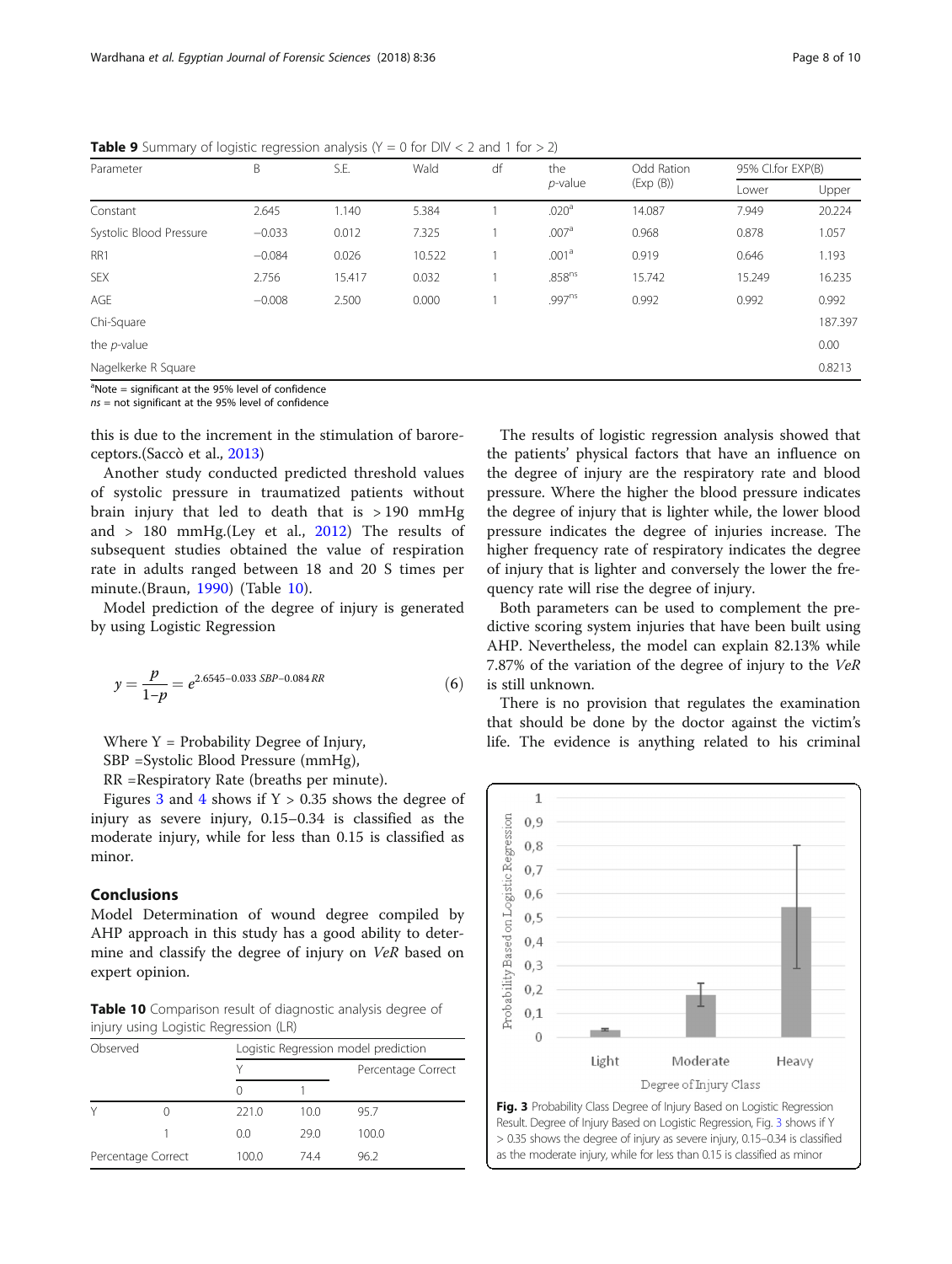<span id="page-8-0"></span>

case. While the person as a human being is still recognized as a legal subject with all rights and obligations.

The victim's medical examination is done by a doctor using forensic science that has been studied. However, it is not necessary to facilitate some data to be missed from the examination. The examination techniques on victim cases, openness, and other crimes, are in principle like other clinical procedures examined. The examination is done, physical examination and investigation if necessary. Examination of vital signs includes general conditions, level of consciousness, breath frequency, pulse frequency, and blood pressure. By using the indicators and criteria that have been obtained, the doctor will make measurements with the weight of the indicator is very important. Based on the results obtained from AHP.

With this, describe the degree of injury will be clearer, and good. This may have to be supported with an accurate description when describing the injuries found. The description in question is the region, the coordinates, the type of wound, the injured wound, the cut edge, the wound, the size of the wound, the network bridge, the objects and so forth.

#### Abbreviations

AHP: Analytical Hierarchy Process; AIS: Abbreviated Injury Scale; CRTs: Coded RTS; ISS: Injury Severity Score; ISS: Injury Severity Score; LR: Logistic Regession; NISS: New Injury Severity Score; NISS: New Injury Severity Score;

RR: Respiration Rate; RTS: RevisedTrauma Score; SBP: Systolic Blood Pressure; TRISS: Trauma and Injury Severity Score; VeR: Visum et Repertum

#### Acknowledgements

We thank to the Director of Bhayangkara hospital Pekanbaru for permission to publish this papaer. We are thankful for the technical support given by the Bhayangkara Hospital Pekanbaru at the Forensic Medicine and Medicolegal Departement for permission of collecting data from Visum et Repertum documentation.

#### Availability of data and materials

Supporting data for the present article is available with the authors.

#### Authors' contributions

First author contributes the conceptions and the design of work, data collecting activities, and data analysis, the Co-authors are the expert that act as the adviser from each aspect of background. The background of the expert consists of information and communication technology especially in mathematical and decision making. Co-author also the expert in forensic medicolegal who also contributes some ideas in forensic issues. All authors read and approved the final manuscript.

#### Competing interest

The authors declare that they have no competing interests.

#### Ethics approval and consent to participate

Ethical approval was obtained from the institute ethics committee at Ministry of Research and Higher Education University of Riau, Faculty of Medicine.

#### Consent for publication

Permission from the Committee of Institutional Ethics granted the privacy of individual publish.

### Publisher's Note

Springer Nature remains neutral with regard to jurisdictional claims in published maps and institutional affiliations.

#### Author details

<sup>1</sup> Faculty of Information and Communication Technology, University Technical of Malaysia Malacca, 76100 Durian Tunggal, Melaka, Malaysia. 2 Forensic Medicine and Medicolegal Studies Department, Faculty of Medicine, University of Riau, Pekanbaru 28133, Indonesia.

#### Received: 11 January 2018 Accepted: 15 May 2018 Published online: 24 May 2018

#### References

Afandi D (2008) Visum et Repertum Pada Korban Hidup. Pekanbaru. JIK (Jurnal Ilmu Kedokteran) 3(2):79–84

- Afandi D (2010) Visum et Repertum Perlukaan : Aspek Medikolegal dan Penentuan Derajat Luka, Majalah Kedokteran Indonesia 60(4):188–195
- Braun SR (1990) Respiratory Rate and Pattern. Clinical Methods: The History, Physical, and Laboratory Examinations (Vol. 10)
- Dreiseitl S, Ohno-Machado L (2002) Logistic regression and artificial neural network classification models: a methodology review. J Biomed Inform 35(5–6):352–359. [https://doi.org/10.1016/S1532-0464\(03\)00034-0](https://doi.org/10.1016/S1532-0464(03)00034-0)
- Herkutanto (2005) Improving the quality of Medicolegal reports in hospital through training emergency units physicians. Peningkatan kualitas pembuatan visum et repertum (VeR) kecederaan di rumah sakit melalui pelatihan dokter unit gawat darurat (UGD). JPMK 8(3):163–9
- Hosmer DW, Lemeshow S (2000;(MARCH 2012)) Applied logistic regression. Wiley. <https://doi.org/10.1080/00401706.1992.10485291>
- Kavzoglu T, Sahin EK, Colkesen I (2014) Landslide susceptibility mapping using GIS-based multi-criteria decision analysis, support vector machines, and logistic regression. Landslides. 11(3):425–439. [https://doi.org/10.1007/s10346-](https://doi.org/10.1007/s10346-013-0391-7) [013-0391-7](https://doi.org/10.1007/s10346-013-0391-7)
- Keren B, Hadad Y (2016) ABC Inventory Classification Using AHP and Ranking Methods via DEA. In: Second International Symposium on Stochastic Models in Reliability Engineering, Life Science and Operations Management (SMRLO), vol 2016. IEEE, pp 495–501. <https://doi.org/10.1109/SMRLO.2016.87>